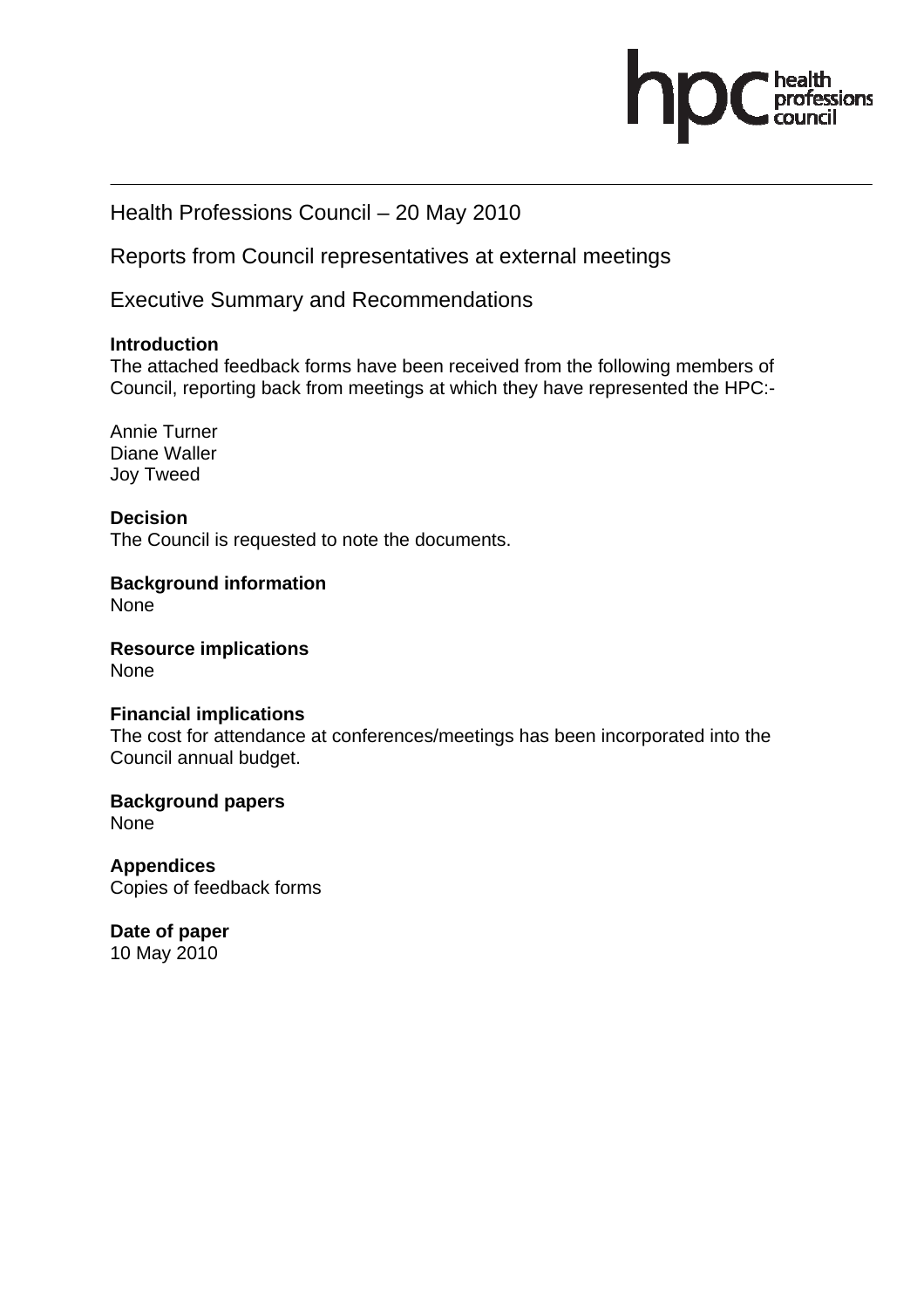| <b>Name of Council Member</b>   | <b>Annie Turner</b>                                    |
|---------------------------------|--------------------------------------------------------|
| ∣ Title of event                | <b>HEALTH network group advisory</b><br>board Away Day |
| Date of event                   | 5 March 2010                                           |
| Approximate attendance at event | 30                                                     |

#### **Issues of Relevance to HPC**

This was the first meeting of the group that I had attended after volunteering to be HPC's representative.

The presentation of a summary of new policies that effect health education showed that it was difficult to identify any major themes from these. There was a feeling that policies were not 'joined up'.

The HEA has to make a 30% budget cut over the next 3 years and therefore the workshop focused on strategies that would minimise the impact on health education. Discussion focused on the uniqueness of health education in an effort to identify areas of priority for retention.

## **Key Decisions Taken**

Despite suggestions that commissioning, public funding, practice placement, ethical practice and public protection were unique features of health education it was decided that this was not the case. The meeting felt the uniqueness lay in the ability to understand, develop and apply these issues to a particular context.

It was therefore decided that the group would suggest that, in the new organisation, generic issues should be allocated to particular centres that would develop expertise and would use subject reference groups for specific information where necessary.

Final decisions on the new structure will be made by the HEA executive in September.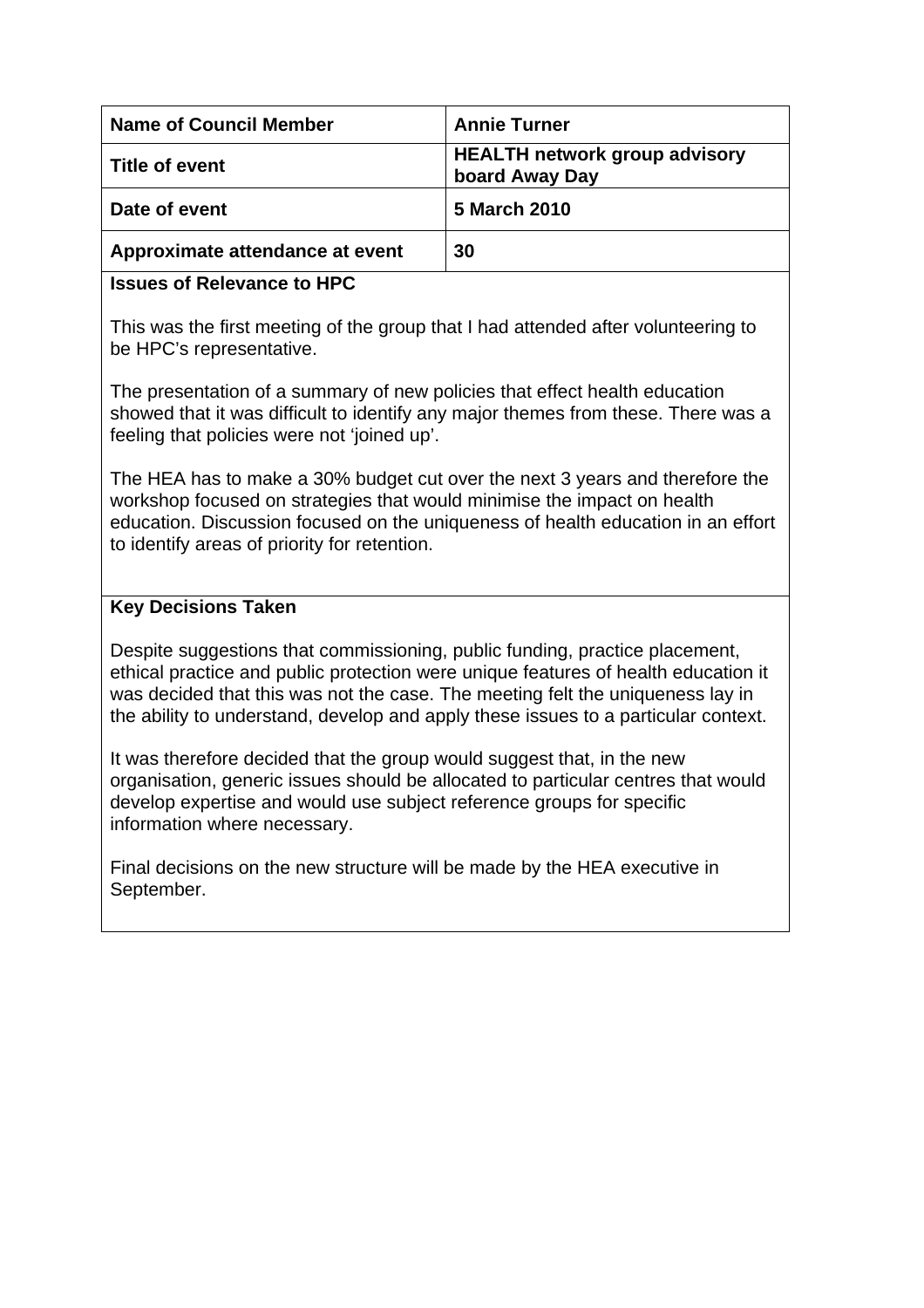| <b>Name of Council Member</b>   | Diane Waller                                                             |
|---------------------------------|--------------------------------------------------------------------------|
| Title of event                  | The Big Debate: Regulation of<br><b>Psychotherapists and Counsellors</b> |
| Date of event                   | <b>16 March 2010</b>                                                     |
| Approximate attendance at event | 50                                                                       |
|                                 |                                                                          |

# **Issues of Relevance to HPC**

All relevant as focussed on regulation. I spoke on a panel with Janet Lowe from the Alliance, David Pink from UKCP and Sally Aldridge from BACP. I gave a factual brief paper as requested, letting people know a little about the HPC, current work and indications of our future work plan. Following the short presentations, the meeting was opened up to questions to the panel.

The meeting demonstrated that there are still many misunderstandings about regulation itself, regulation by the HPC and what this will mean for professionals. Despite my addressing the concerns over the language of the current SoPs (generic standards) and our recent revision of these, the myth that all HPC professions adhere to the 'medical model' persists. The issue of differentiation came up many times, clearly an issue raising considerable anxiety and anger among both sides in the debate.

## **Key Decisions Taken**

Not a decision making meeting. Need for more communication about the reality of statutory regulation and continued engagement of the practitioners in future work.

| <b>Name of Council Member</b>   | <b>Joy Tweed</b>            |
|---------------------------------|-----------------------------|
| Title of event                  | <b>CHRE iLEARN</b> - uLEARN |
| Date of event                   | <b>17 March 2010</b>        |
| Approximate attendance at event | 35                          |

## **Issues of Relevance to HPC**

Various stakeholders attended such as members of LINks, the voluntary sector and various regulators. Participants were invited to give feedback on various publications, such as CHRE's review of 2008/9 and a proposed publication 'Health and social care regulation in the UK: an introductory guide'. This describes the regulation of people, places and products in each of the 4 countries of the UK.

Another proposed new guide for the public is to look at key considerations to be made on approaching a health provider. Participants were invited to respond to 6 discussion questions around regulation to help inform the production of the leaflet. Feedback revealed that most present made an assumption that health professionals were qualified and competent, no-one had ever checked the credentials of someone who was treating them. People were not aware of how to complain about a health professional and it was suggested this information be more widely available.